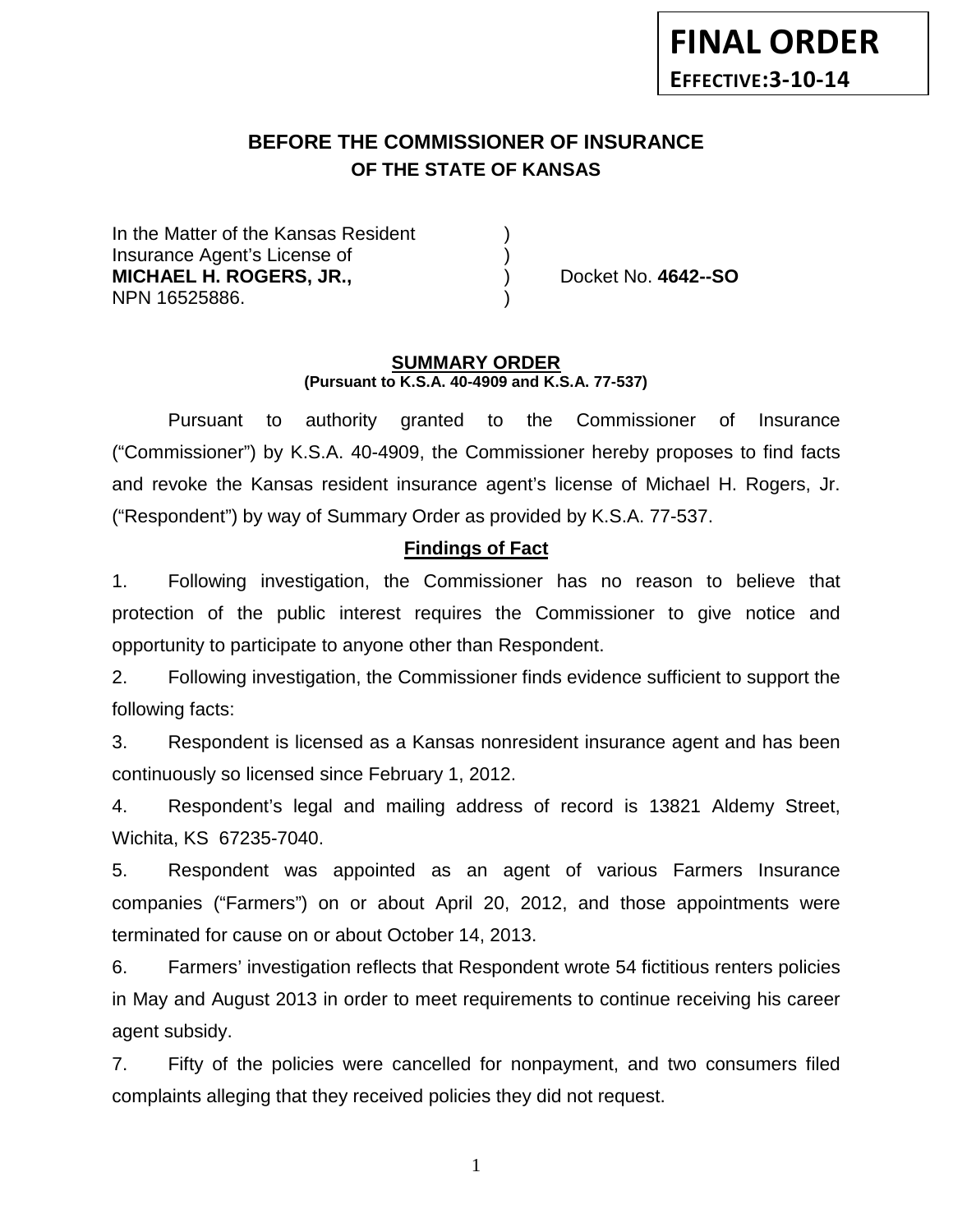8. By letter of January 23, 2014, counsel for KID summarized the foregoing statements of fact and invited Respondent to reply if he disputed them.

9. Respondent replied on February 2, 2014, and asserted that the policies were written by other agents at the direction of his district manager.

10. Additional information obtained from Farmers reflects that 14 of the questioned policies contained Respondent's wife's home Yahoo address, 12 policies had payments by credit or debit cards linked to Respondent or his wife, and the district manager received returned mail addressed to eight different insureds all with the same mailing address, and a KID investigator was unable to corroborate Respondent's statements.

11. Further, 29 of the policies were written on May 20, 2013, and 23 were written August 13-15, 2013.

12. According to Farmers, Respondent admitted to the district manager that he had submitted fictitious business to remain on the career agent program and declined to speak with company auditors about the policies.

## **Applicable Law**

13. K.S.A. 40-4909(a) provides, in relevant part:

"The commissioner may deny, suspend, revoke or refuse renewal of any license issued under this act if the commissioner finds that the applicant or license holder has . . .

(2) Violated: (A) Any provision of chapter 40 of the Kansas Statutes Annotated, and amendments thereto, or any rule and regulation promulgated thereunder; . . .

(8) Used any fraudulent, coercive, or dishonest practice, or demonstrated any incompetence, untrustworthiness or financial irresponsibility in the conduct of business in this state or elsewhere." K.S.A. 2012 Supp. 40- 4909(a).

#### 14. A fraudulent insurance act is a crime defined as by K.S.A. 40-2,118 as follows:

"For purposes of this act a "fraudulent insurance act" means an act committed by any person who, knowingly and with intent to defraud, presents, causes to be presented or prepares with knowledge or belief that it will be presented to or by an insurer, purported insurer, broker or any agent thereof, any written statement as part of, or in support of, an application for the issuance of, or the rating of an insurance policy for personal or commercial insurance, or a claim for payment or other benefit pursuant to an insurance policy for commercial or personal insurance which such person knows to contain materially false information concerning any fact material thereto; or conceals, for the purpose of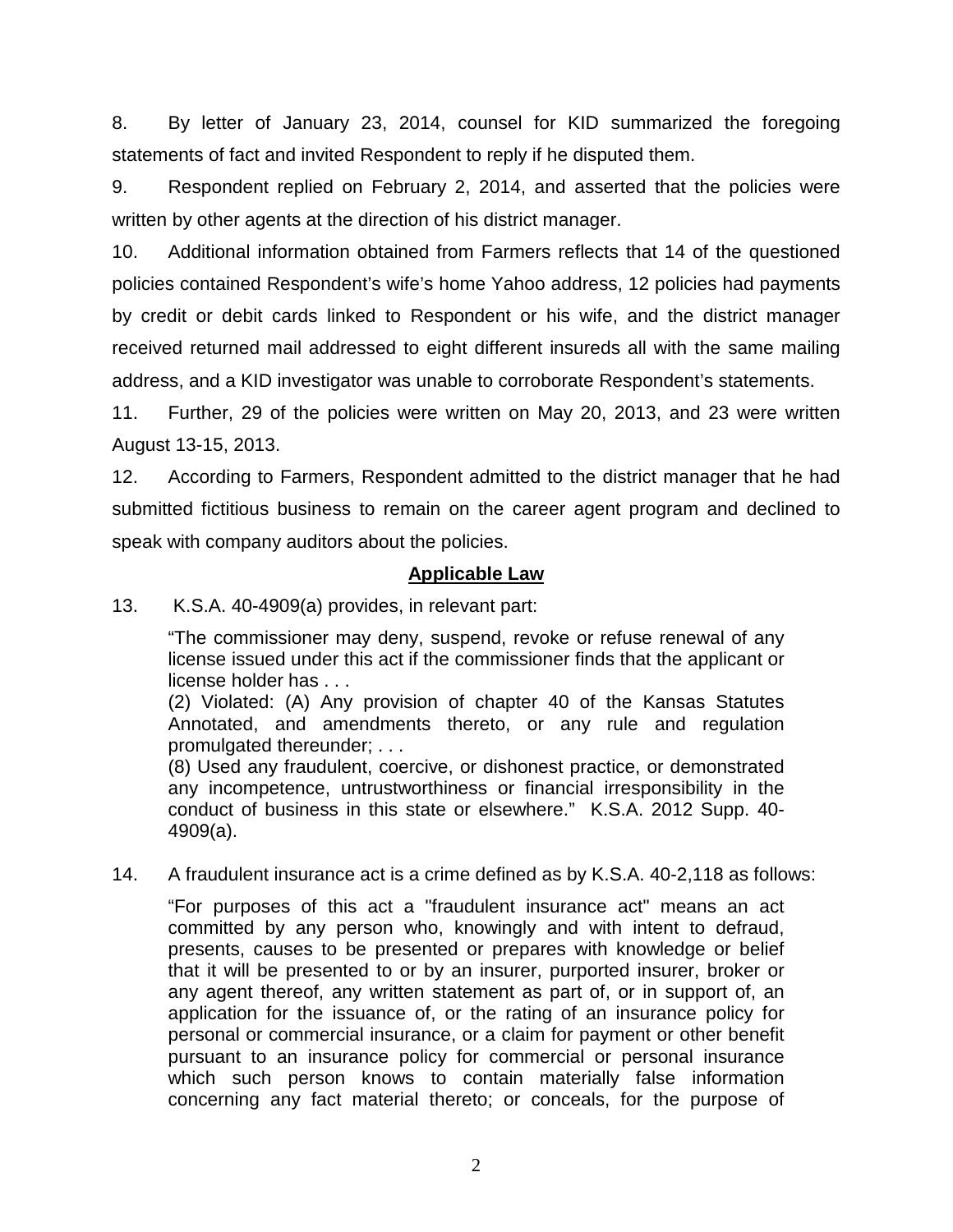misleading, information concerning any fact material thereto." K.S.A. 40- 2,118(a).

15. In addition, the Commissioner may revoke any license issued under the Insurance Agents Licensing Act if the Commissioner finds that the interests of the insurer or the insurable interests of the public are not properly served under such license. K.S.A. 2012 Supp. 40-4909(b).

16. A person whose license has been revoked or suspended may not be employed directly or indirectly by an insurance company and "may not perform any act toward the solicitation of or transaction of" insurance business. K.S.A. 2012 Supp. 40-4909(g).

17. "Any action taken under this section which affects any license or imposes any administrative penalty shall be taken only after notice and an opportunity for hearing conducted in accordance with the provisions of the Kansas administrative procedures act." K.S.A. 2012 Supp. 40-4909(c).

#### **Conclusions of Law**

18. The Commissioner has jurisdiction over Respondent as well as the subject matter of this proceeding, and such proceeding is held in the public interest.

19. The Commissioner finds that Respondent committed a series of fraudulent insurance acts, and his license may therefore be revoked pursuant to K.S.A. 40- 4909(a)(2)(A) and K.S.A. 40-2,118.

20. The Commissioner finds that Respondent's license may be revoked pursuant to K.S.A. 40-4909(a)(8) because Respondent engaged in a pattern of dishonest conduct.

21. Further, the Commissioner concludes that Respondent's license may be revoked pursuant to K.S.A. 40-4909(b) because it is not serving the interests of insurers or the insurable interests of the public.

22. Based on the facts and circumstances set forth herein, it appears that the use of summary proceedings in this matter is appropriate, in accordance with the provisions set forth in K.S.A. 77-537(a), in that the use of summary proceedings does not violate any provision of the law, the protection of the public interest does not require the KID to give notice and opportunity to participate to persons other than Respondent, and after investigation, KID believes in good faith that the allegations will be supported to the applicable standard of proof.

3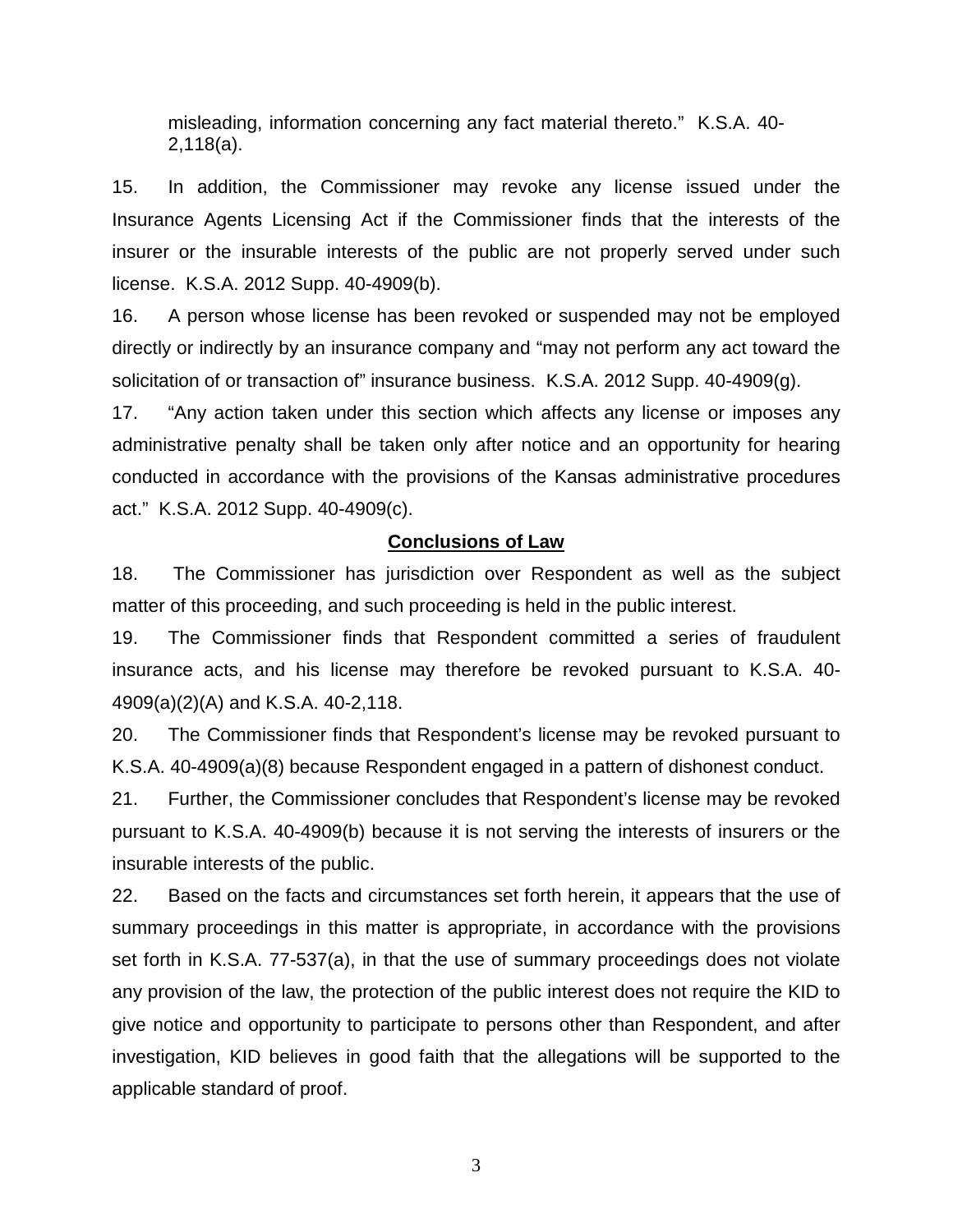## **Policy to be Served**

Before issuing an insurance agent license, the Commissioner must determine that the applicant is qualified and has not committed any act that would be grounds for denial, suspension, or revocation. K.S.A. 40-4905(b). Further, the Commissioner may revoke any license issued under the Insurance Agents Licensing Act if the Commissioner finds that the interests of the insurer or the insurable interests of the public are not properly served under the license. The following action is appropriate to promote the security and integrity of the insurance business and protect insurance consumers by licensing, or continuing to license, persons or entities to sell, solicit, or negotiate insurance in the State of Kansas only if their conduct indicates they are both qualified and trustworthy.

**THE COMMISSIONER OF INSURANCE THEREFORE ORDERS** that the Kansas resident insurance agent's license of **MICHAEL H. ROGERS** is hereby **REVOKED**, and **MICHAEL H. ROGERS** shall **CEASE and DESIST** from the sale, solicitation, or negotiation of insurance, doing any act toward the sale, solicitation, or negotiation of insurance, and/or receiving compensation deriving from the sale, solicitation, or negotiation of insurance in Kansas or on Kansas risks through business conducted on and after the effective date of this order.

**It is further ordered,** pursuant to KSA 77-415(b)(2)(A), that this order is designated by KID as precedent.

## **IT IS SO ORDERED THIS \_\_18th\_\_ DAY OF FEBRUARY 2014, IN THE CITY OF TOPEKA, COUNTY OF SHAWNEE, STATE OF KANSAS.**



/s/ Sandy Praeger Sandy Praeger Commissioner of Insurance

BY:

\_/s/ John Wine\_\_\_\_\_\_\_\_\_\_\_\_\_\_\_\_\_\_\_\_ John Wine General Counsel